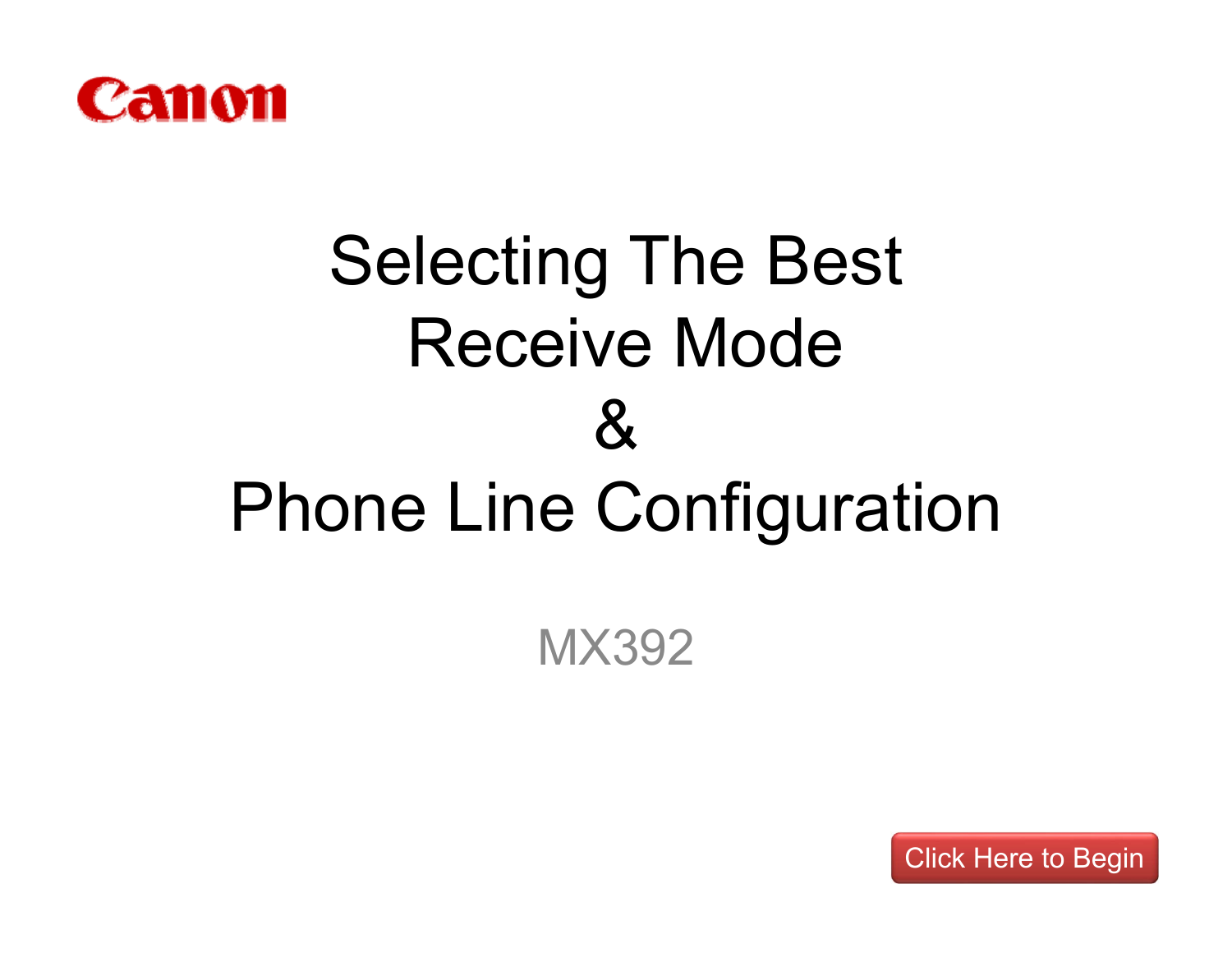## <span id="page-1-0"></span>Select the option that best describes your current phone line configuration

[Click here if you have one phone line that will be used for voice calls and faxes.](#page-2-0)

[Click here if you have a separate phone line dedicated to faxing.](#page-3-0)

[Click Here to Restart](#page-0-0)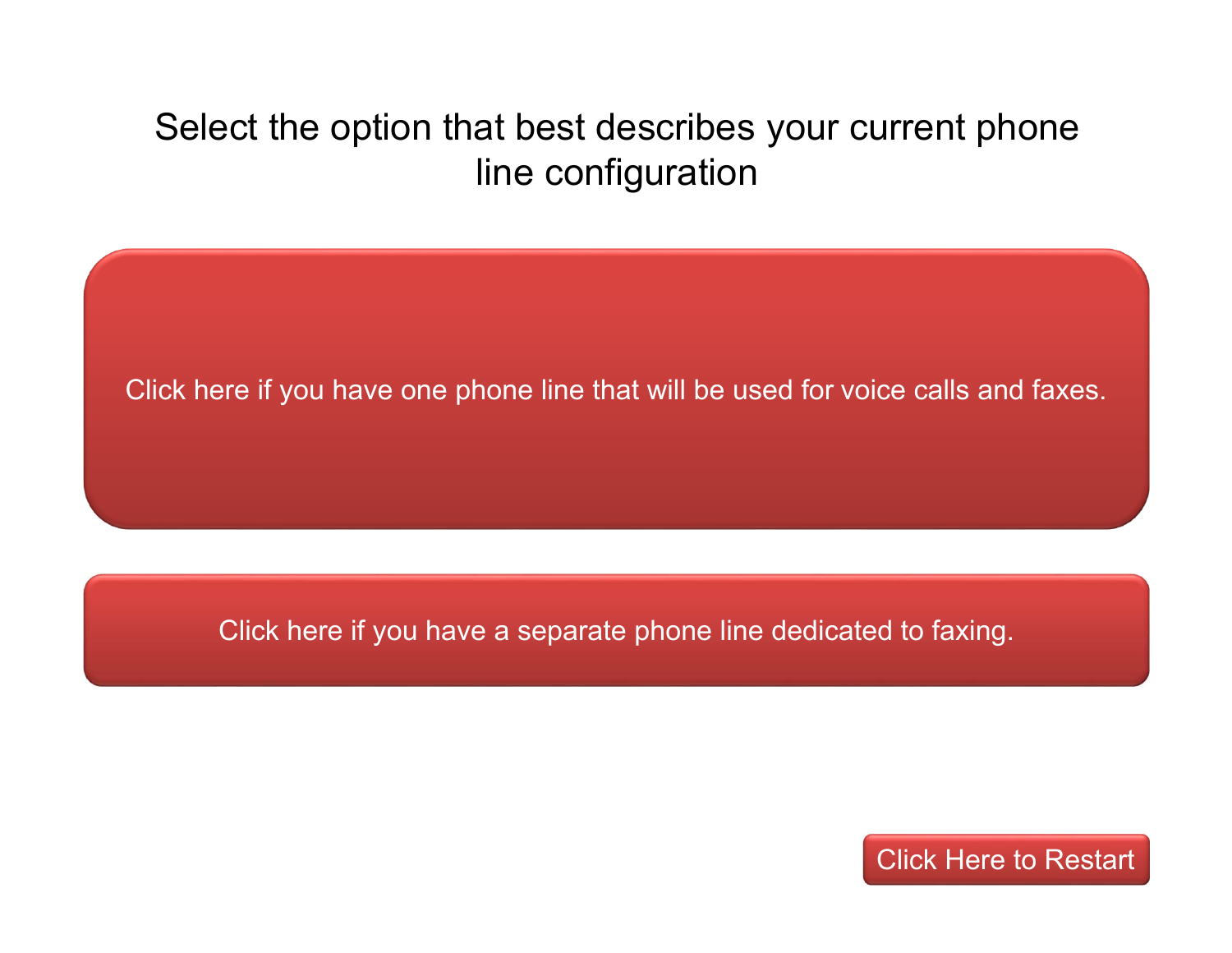<span id="page-2-0"></span>Select the option that best describes your answering machine/voice mail configuration

> [Click here if you have an answering machine](#page-4-0)  or a phone with a built-in answering machine

> > [Click here if you have voicemail.](#page-8-0)

Click here if you do not [have an answering machine or voicemail.](#page-9-0)

[None of the above apply to my configuration](#page-16-0)

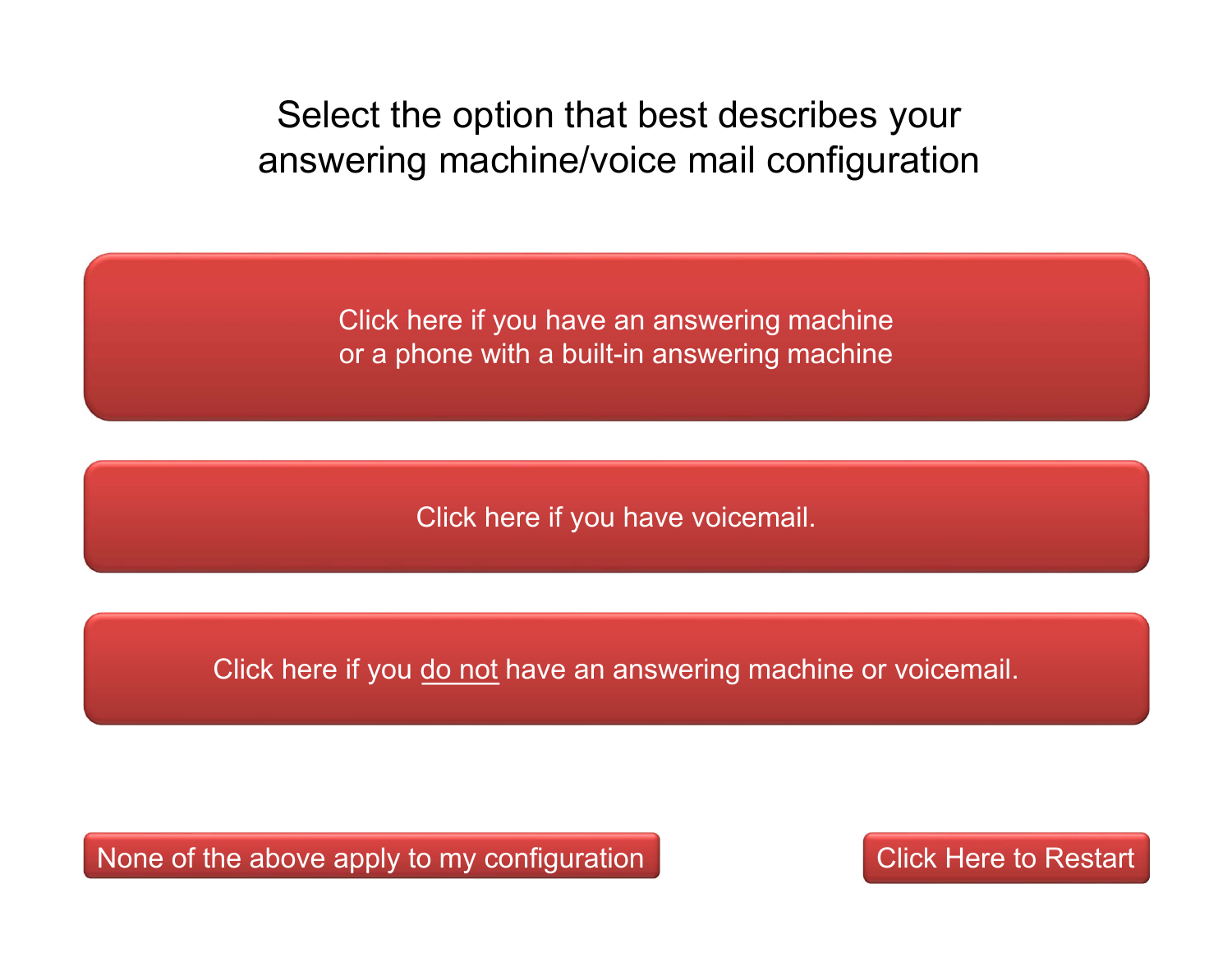<span id="page-3-0"></span>Since you have a dedicated fax line, the best receive mode is Fax Only Mode

In this mode:

- All incoming calls will be answered by the multifunction
- The multifunction will treat all calls as fax calls
- You do not have to be home to receive a fax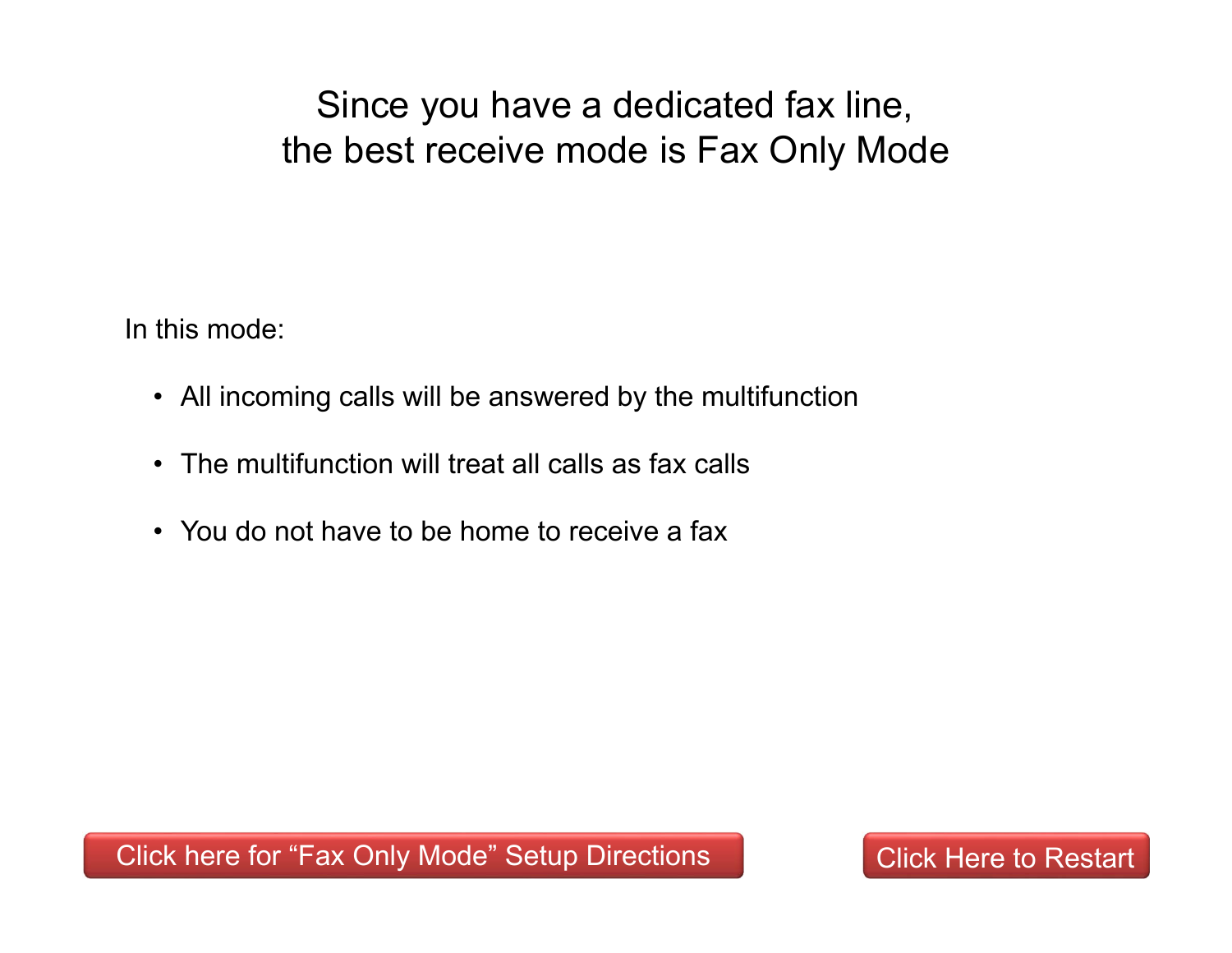#### <span id="page-4-0"></span>Are you able to place your answering machine and the MX392 in the same room?

With an answering machine connected to the MX392 you are able to receive fax calls even when you are not home. No additional phone services are required.

> [I can place the answering machine and the](#page-5-0) MX392 in the same room

[I must have the answering machine in a different room](#page-6-0)

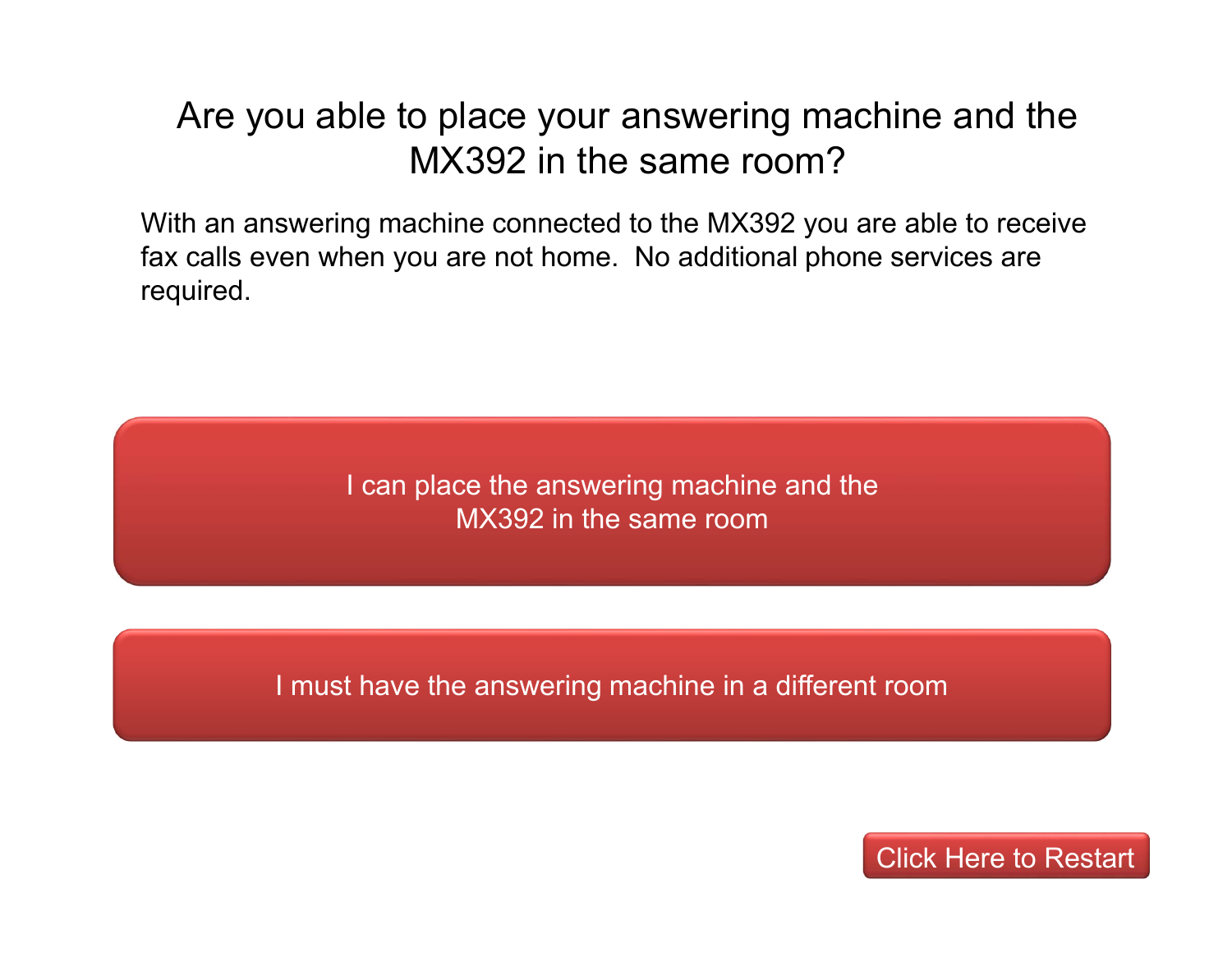# <span id="page-5-0"></span>The best receive mode for your configuration is the Default Mode ("Tel Priority Mode")

To receive a fax when you are home you will:

- Pick up the handset on the phone connected to the MX392.
- Listen for fax tones.
- When the tones stop hang up the handset.
- The MX392 will receive the fax document.

To receive a fax while you are away:

- The answering machine will answer the call.
- If fax tones are heard by the MX392 it will take over the call and receive the fax document.

**IMPORTANT**: In order to receive a fax, you must either pick up the handset on a phone that is connected to the multifunction or let your answering machine answer the call.

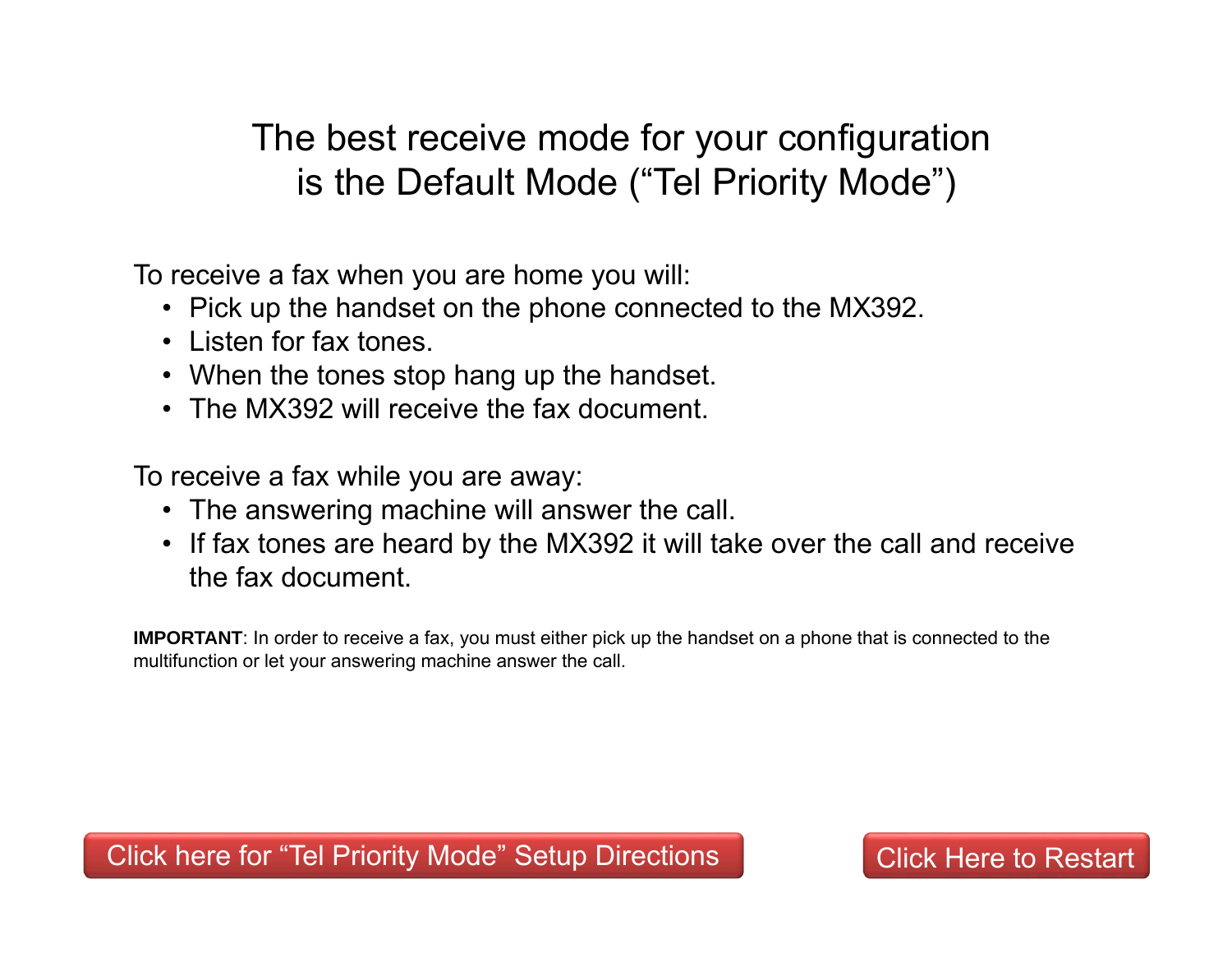#### <span id="page-6-0"></span>Available options when the answering machine is not connected to the MX392.

You can use the MX392 in the default mode ("Tel Priority" Mode) and receive faxes while you are home. The only way the MX392 can receive faxes when you are not home is to have the answering machine connected to the MX392.

Another option is to obtain a "Distinctive Ring" service from your phone provider and set the MX392 to "DRPD Mode". This option will allow you to receive faxes when you are not home.

[Click here for Default Mode \("Tel Priority Mode"\) Setup Directions](#page-14-0)

[Click here for "Distinctive Ring" & "DRPD Mode" information](#page-7-0)

[Click here if the options above do not meet your needs](#page-16-0)

[Click Here to Restart](#page-0-0)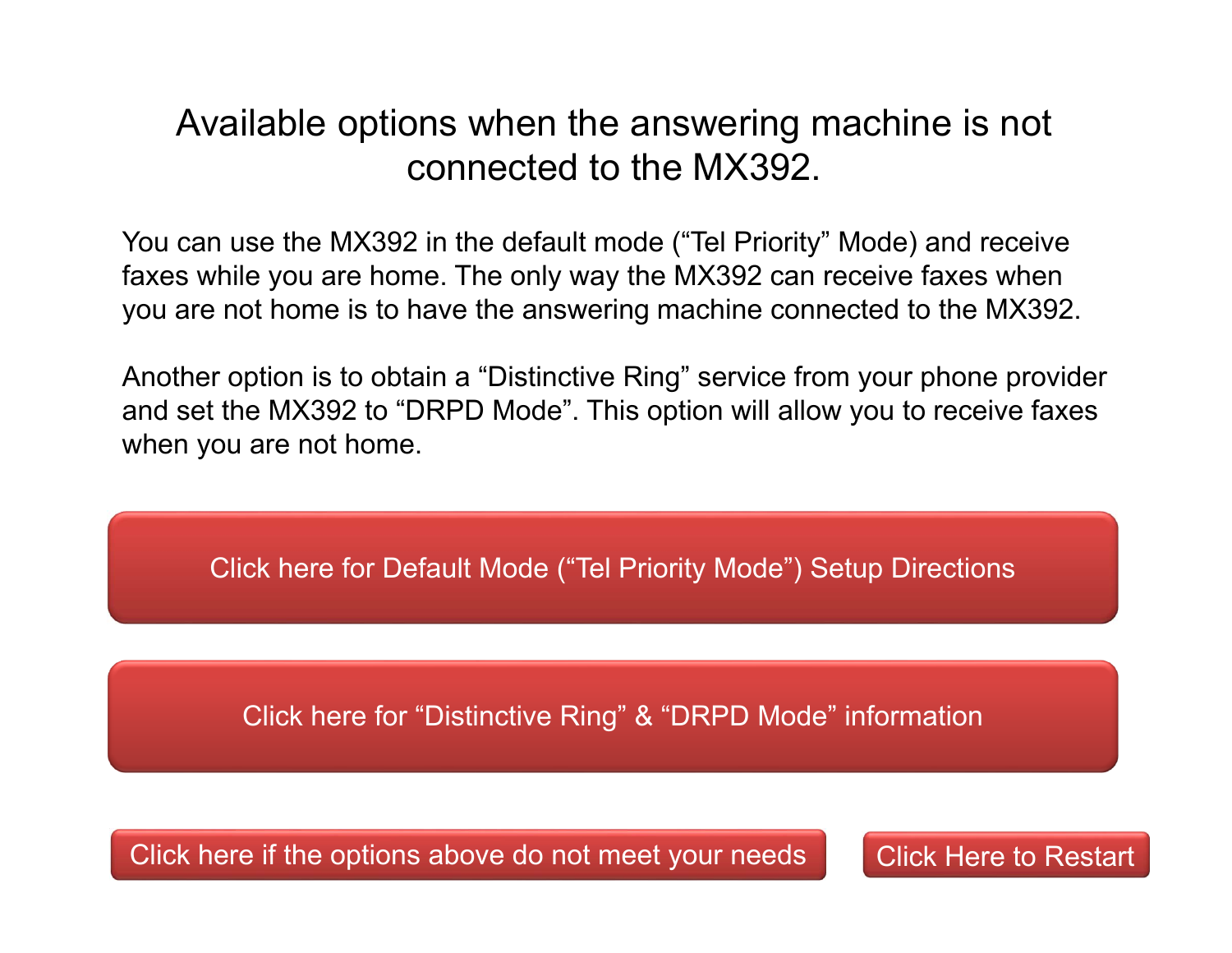<span id="page-7-0"></span>The best receive mode for your phone configuration is DRPD (Distinctive Ring Pattern Detection)

How will DRPD work?

The MX392 will answer any calls that ring with the assigned unique ring pattern.

The MX392 will treat all such calls as incoming faxes and will receive the fax document automatically.

#### DRPD FAQs

[What is a distinctive ring pattern?](#page-10-0)

[What do I need in order to use this mode?](#page-11-0)

[What advantages does this method provide?](#page-12-0)

Why do I need to purchase a distinctive ring service from my phone company?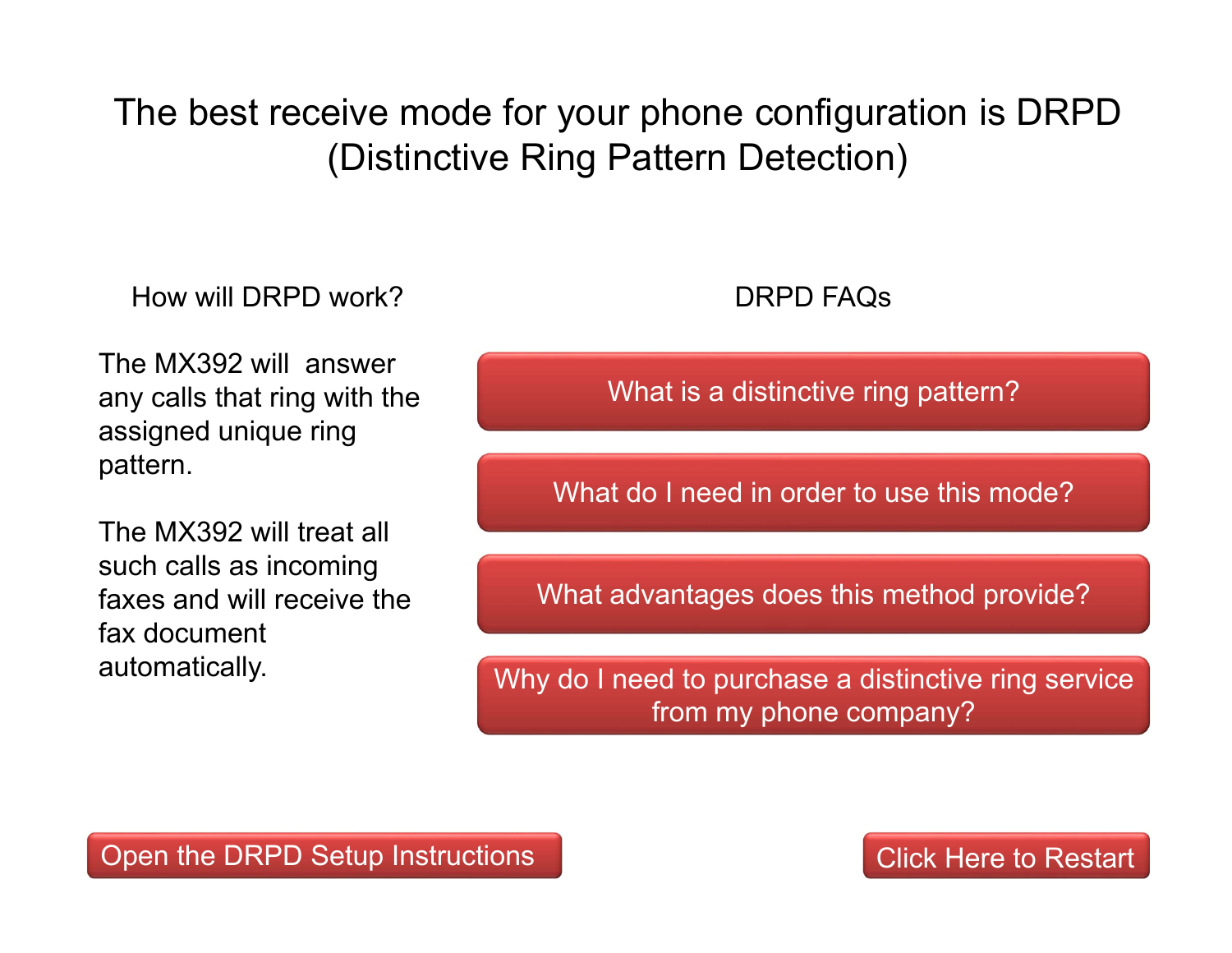#### Recommended options for Voice Mail users

<span id="page-8-0"></span>You can use the MX392 in the default mode (Tel Priority" Mode) and receive faxes while you are home. **However, you will not be able to receive faxes when you are not home.**

Another option is to obtain a "Distinctive Ring" service from your phone provider and set the MX392 to "DRPD Mode". This option will allow you to receive faxes when you are not home.

[Click here for Default Mode \("Tel Priority Mode"\) Setup Directions](#page-14-0)

[Click here for "Distinctive Ring" & "DRPD Mode" information](#page-7-0)

[Click here if the options above do not meet your needs](#page-16-0) [Click Here to Restart](#page-0-0)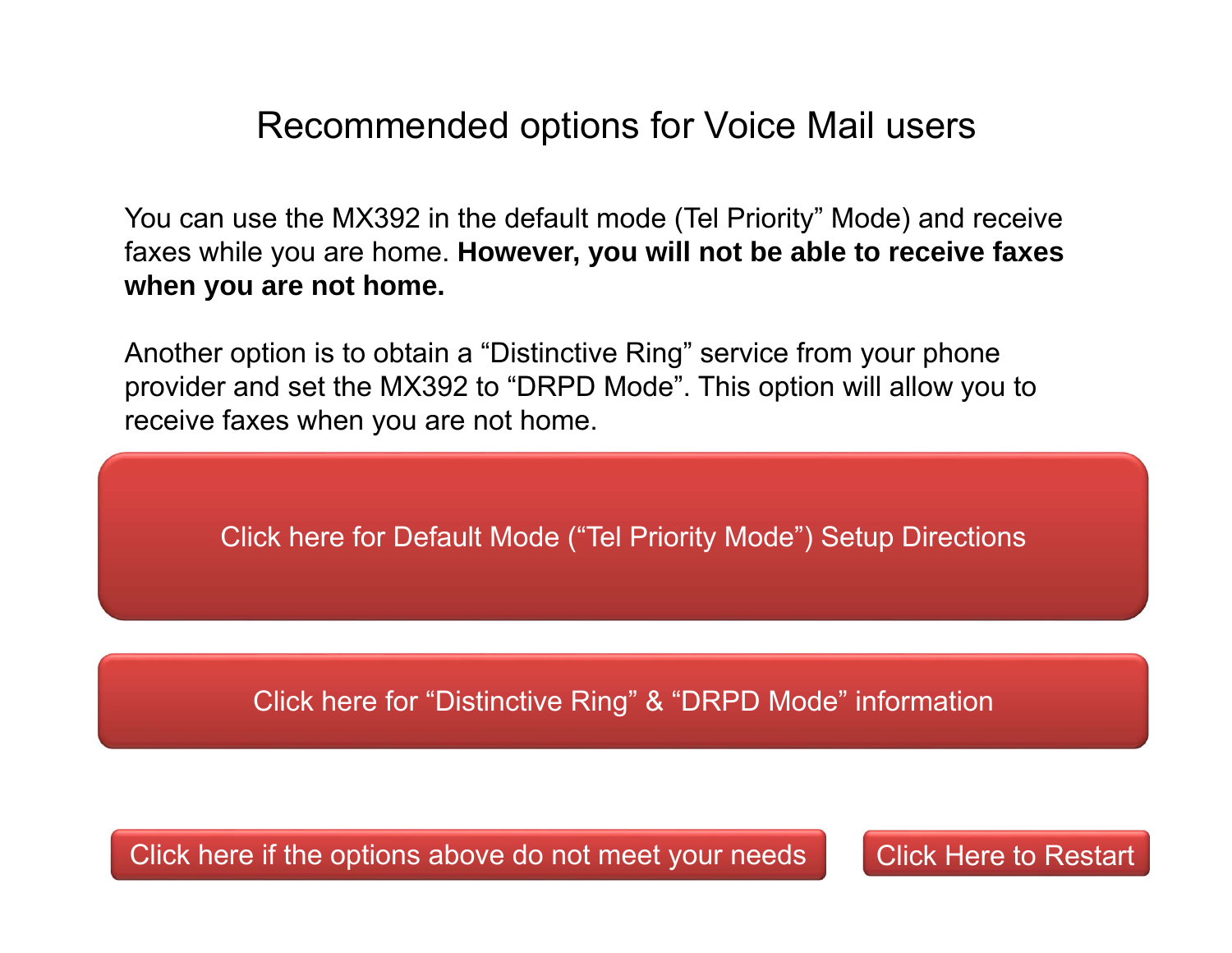### <span id="page-9-0"></span>Recommended options for persons who do not have voice mail or an answering machine

You can use the MX392 in the default mode (Tel Priority" Mode) and receive faxes while you are home. **However, you will not be able to receive faxes when you are not home.**

Another option is to obtain a "Distinctive Ring" service from you phone provider and set the MX392 to "DRPD Mode". This option will allow you to receive faxes when you are not home.

[Click here for Default Mode \("Tel Priority Mode"\) Setup Directions](#page-14-0)

[Click here for "Distinctive Ring" & "DRPD Mode" Information](#page-7-0)

[Click here if the options above do not meet your needs](#page-16-0) [Click Here to Restart](#page-0-0)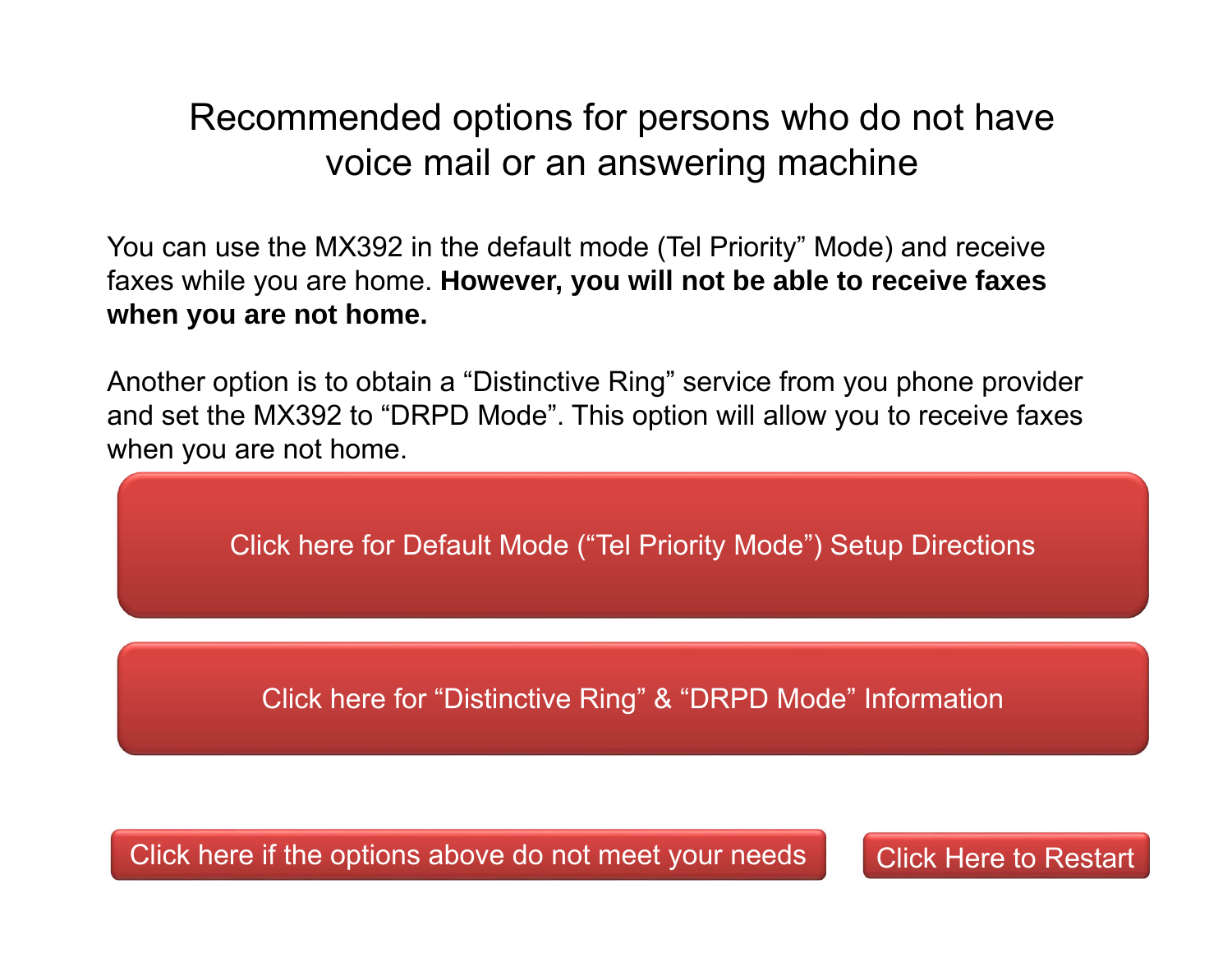# What is a Distinctive Ring Pattern?

- <span id="page-10-0"></span>1. When you subscribe to distinctive ring pattern service with your phone company, you will be provided an additional phone number.
- 2. You will not receive an additional phone line, instead you will have two different numbers that will work on your existing phone line.
- 3. The new number will have a ring pattern that is different from a standard phone ring. For example, it may ring twice quickly followed by a pause (Ring-Ring-pause). A standard ring pattern is one long ring (ringing will be heard for 2 seconds) and a long pause (for approximate 4 seconds).
- 4. If someone dials your original number you will hear a standard phone ring pattern. If someone dials your distinctive ring number you will hear an alternative ring pattern.
- 5. Your phone company will assign the ring pattern for your service.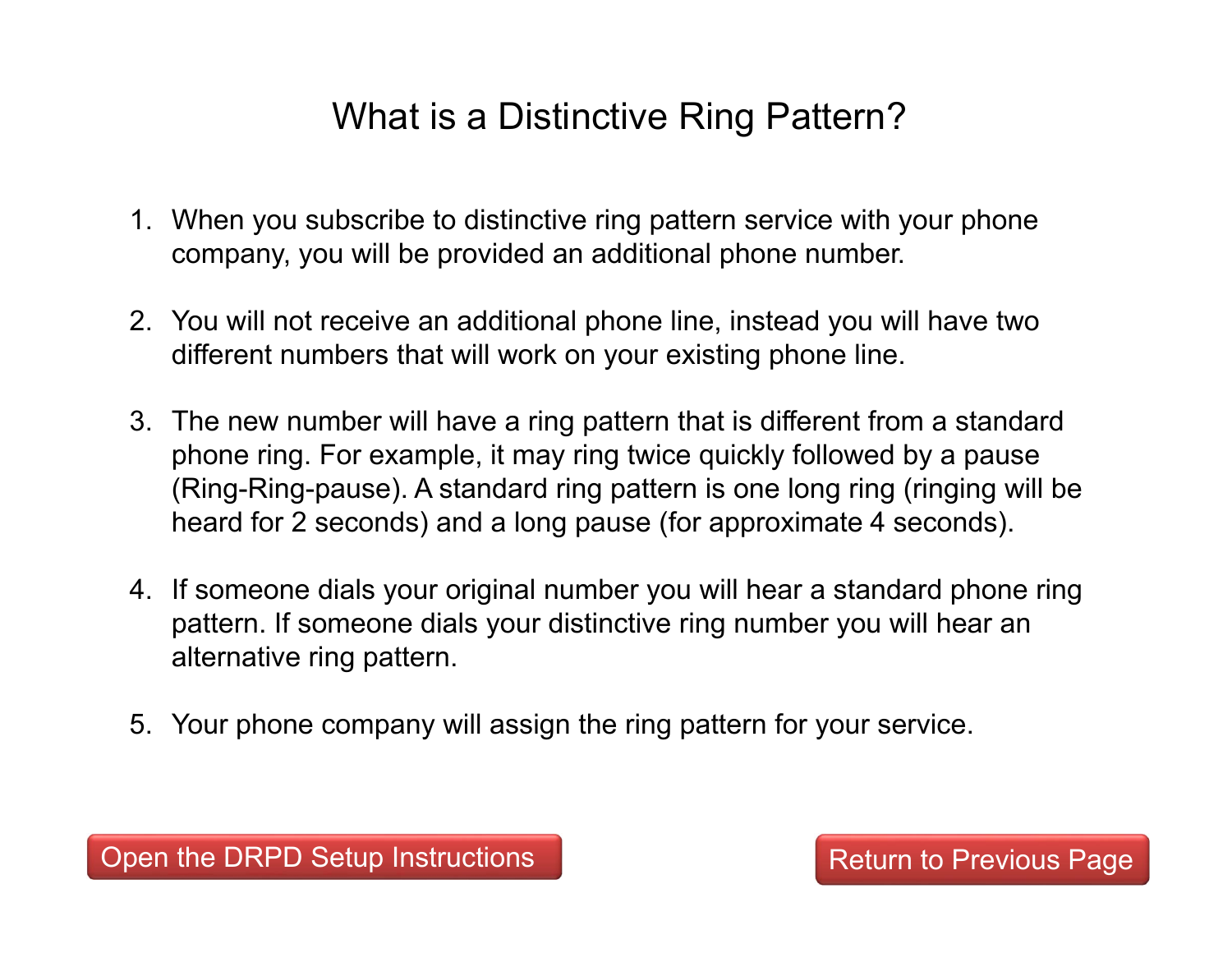#### <span id="page-11-0"></span>What do I need in order to use this mode?

- 1. You will need to contact you phone service provider.
- 2. Inform them that you would like to subscribe to a distinctive ring service. (Note: phone providers may have different names for this service.)
- 3. Your phone service provider will give you the following information:
	- A. The phone number assigned to your distinctive ring pattern (This is the number you will give as your fax number.)
	- B. The ring pattern for your new number. (ex. Two short rings and a normal pause).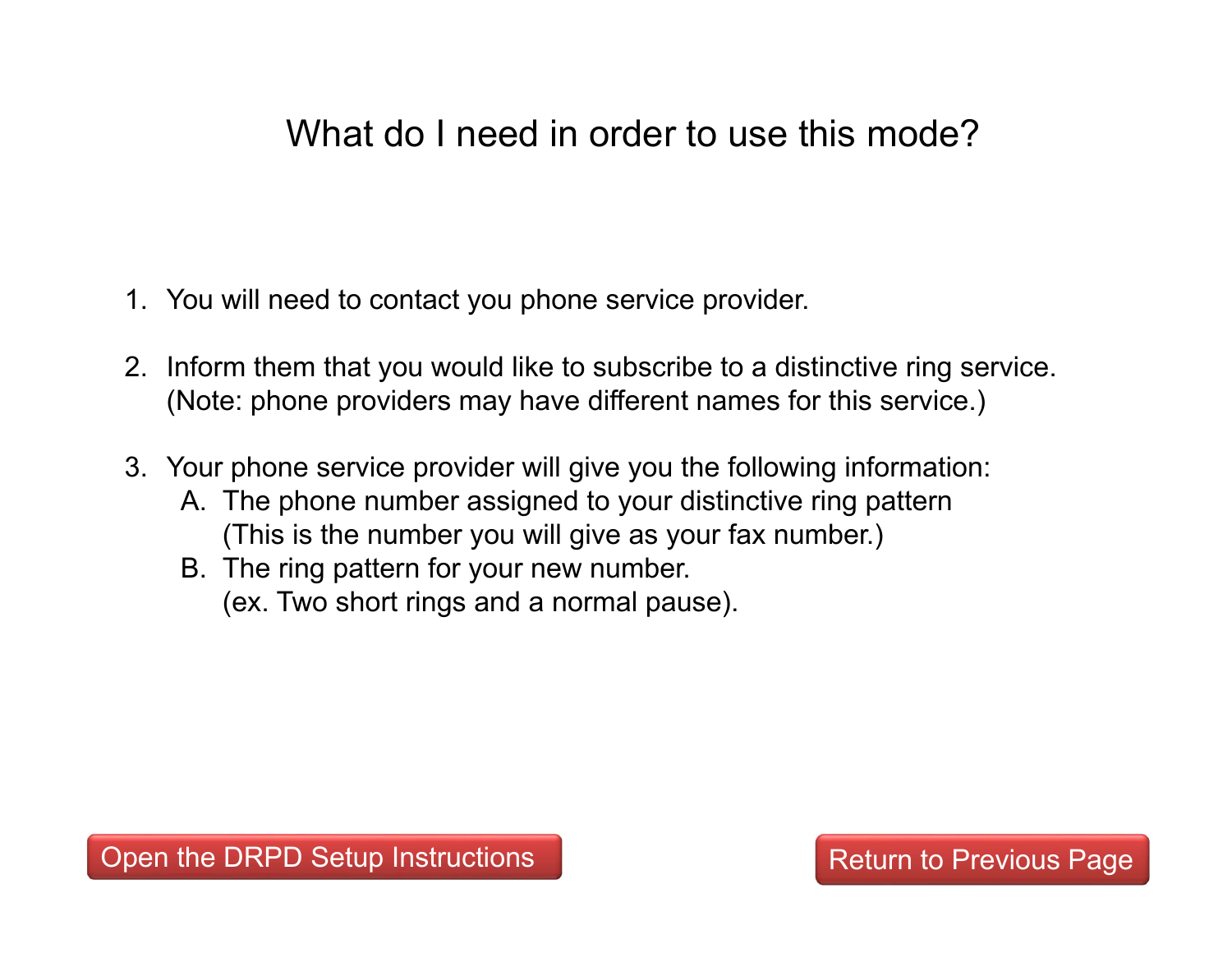<span id="page-12-0"></span>What advantages does this method provide?

- 1. Provides the benefits of a dedicated fax line without the expense of getting a second phone line installed.
- 2. The monthly cost of distinctive ring service is significantly less than a second phone line.
- 3. When you're home, you will know by the ring pattern what type of call is being received.
- 4. You can receive fax calls while you are away.
- 5. You can give a unique number for all fax related items.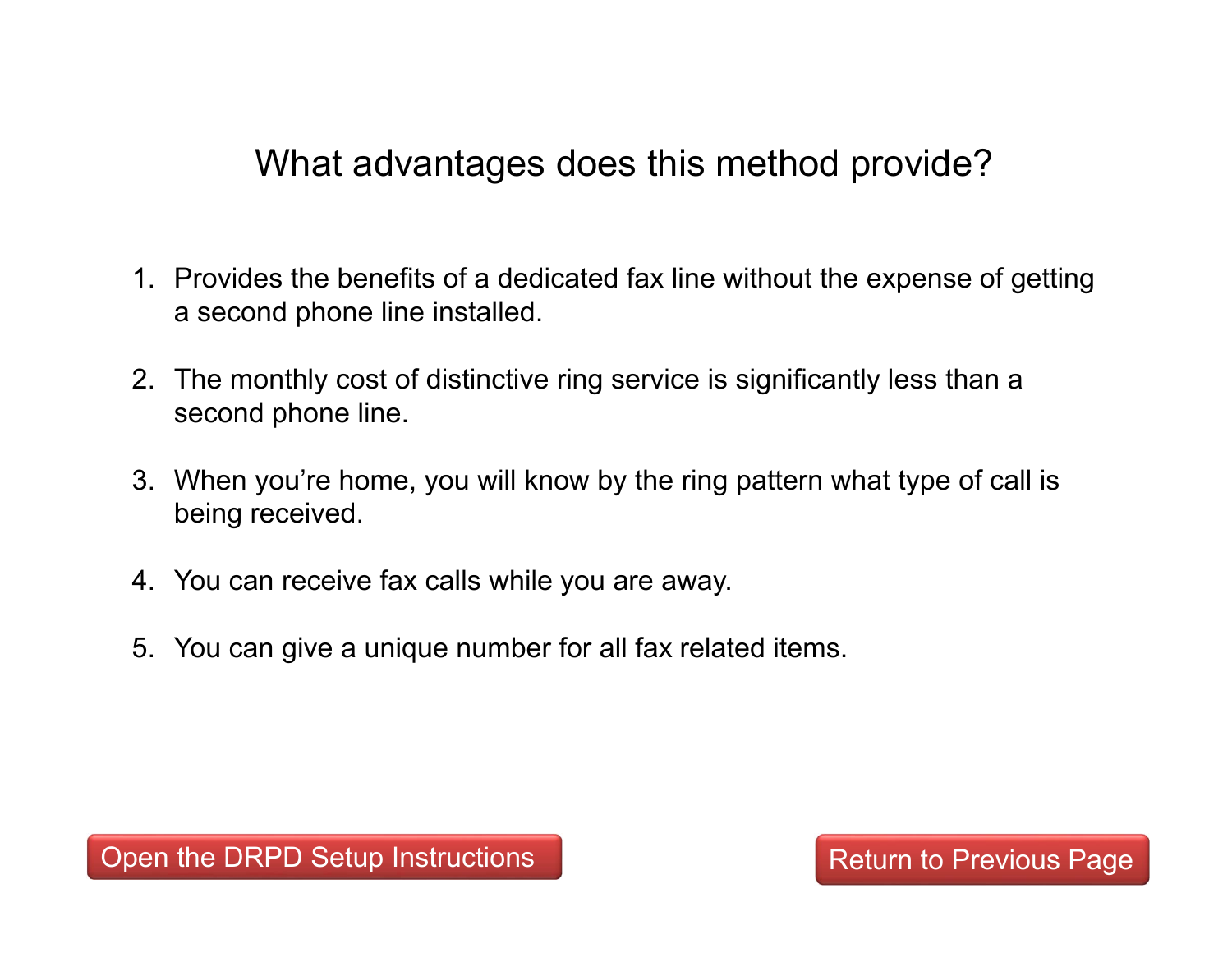# <span id="page-13-0"></span>Why do I need to purchase a distinctive ring service from my phone company?

Only your phone company can provide an additional number that will ring your home phone line with a distinctive ring.

The multifunction can detect this distinctive ring pattern and can be set to treat all incoming calls with that ring pattern as an incoming fax.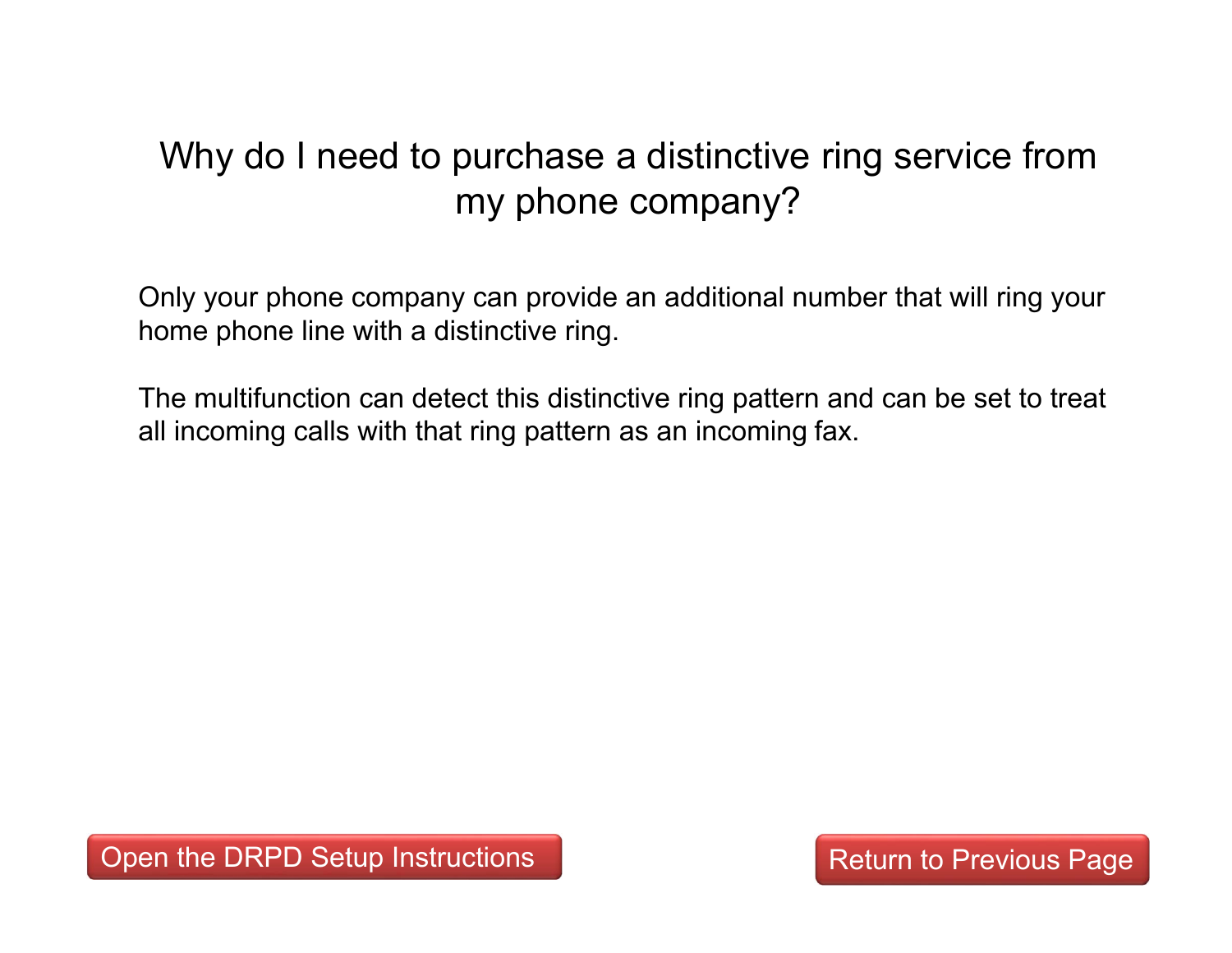#### Wall Jack or DSL/Cable Connection

<span id="page-14-0"></span>

[Setup Directions for DSL/Cable Modem Connection](http://www.usa.canon.com/CUSA/assets/app/pdf/fax/tel_priority_fax_line_setup_mx392_noans_dsl.pdf)

 $\circ$ 

P

 $\mathsf \Theta$ 

DSL/Cable Modem

Wall jack

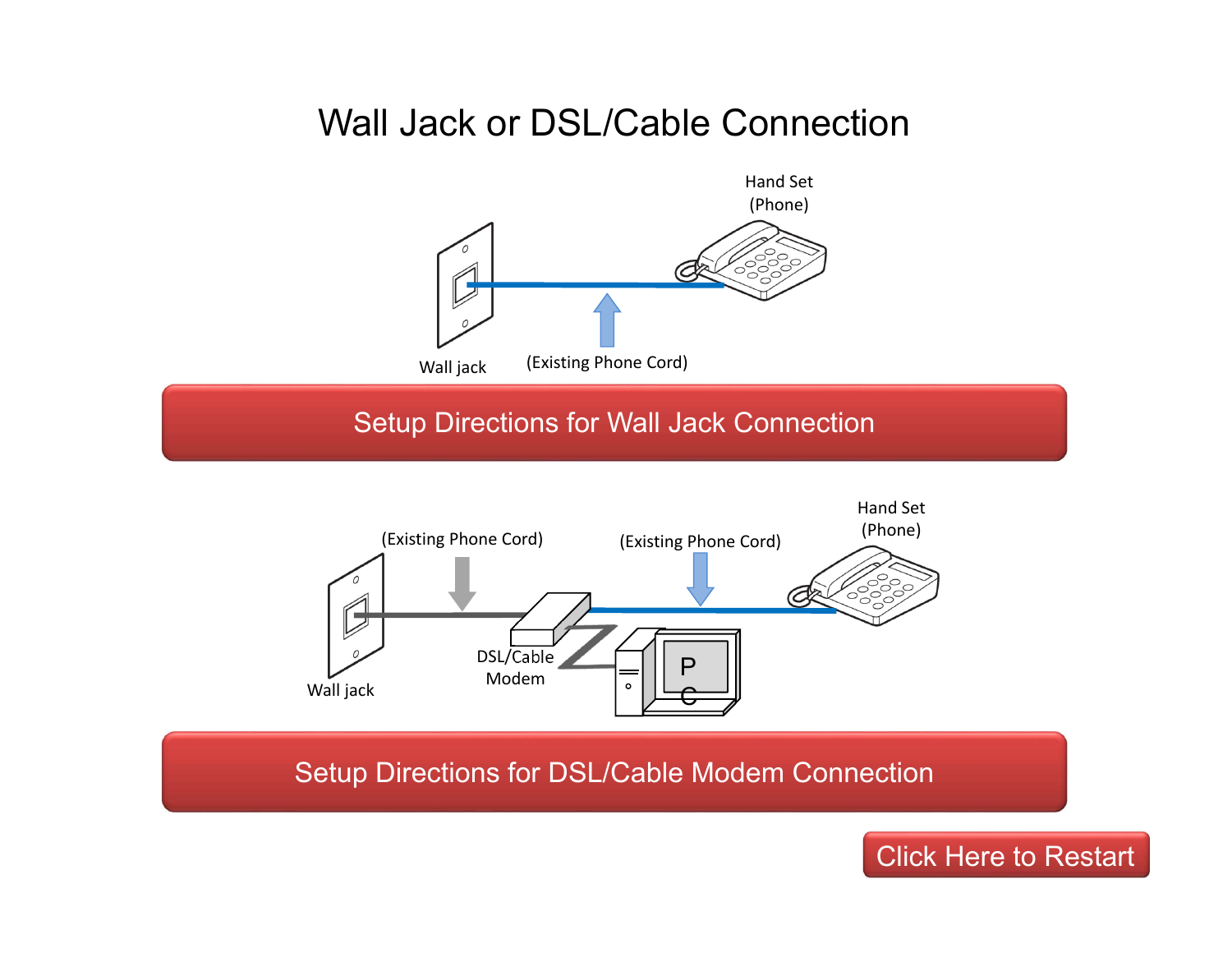## <span id="page-15-0"></span>Wall Jack or DSL/Cable Connection



#### [Setup Directions for Wall Jack Connection](http://www.usa.canon.com/CUSA/assets/app/pdf/fax/tel_priority_fax_line_setup_mx392_ans.pdf)



[Setup Directions for DSL/Cable Modem Connection](http://www.usa.canon.com/CUSA/assets/app/pdf/fax/tel_priority_fax_line_setup_mx392_ans_dsl.pdf)

[Click Here to Restart](#page-0-0)